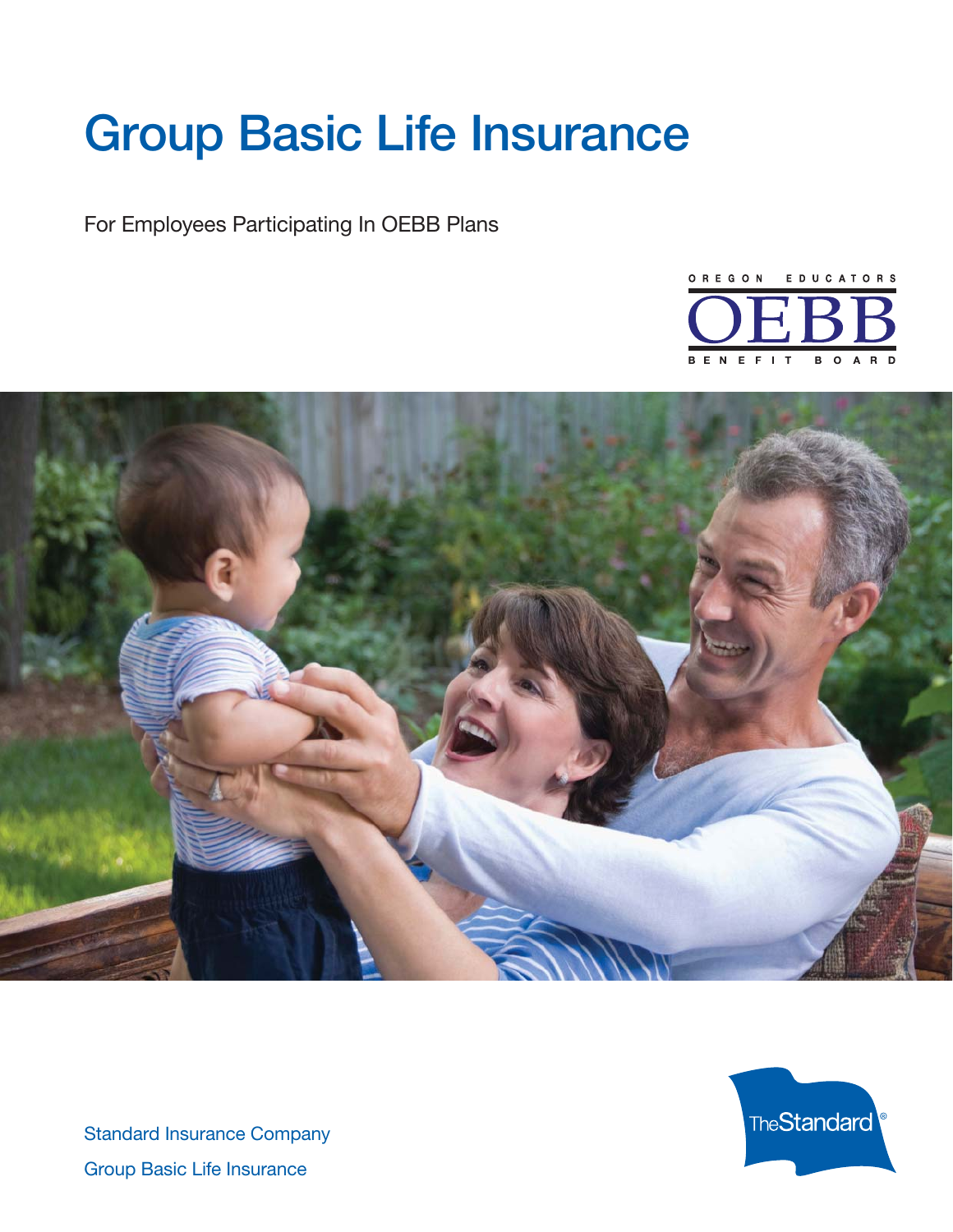

# **About This Brochure**

This brochure and the accompanying Oregon Educators Benefit Board (OEBB) Coverage Highlights are designed to answer some common questions about the group Basic Life insurance coverage being offered by your *employer* to eligible employees through the Oregon Educators Benefit Board Group Policy. These materials are not intended to provide a detailed description of the coverage.

If you become insured, a group insurance certificate will be made available to you, containing a detailed description of the insurance coverage including the definitions, exclusions, limitations, reductions and terminating events. The controlling provisions will be in the *group policy* issued by Standard Insurance Company to OEBB. Neither the certificate nor the information presented in this brochure or the accompanying Coverage Highlights modifies the *group policy* or the insurance coverage in any way. If you have additional questions, please contact your human resources representative.

Please note that defined terms and provisions from the *group policy* are italicized in this brochure.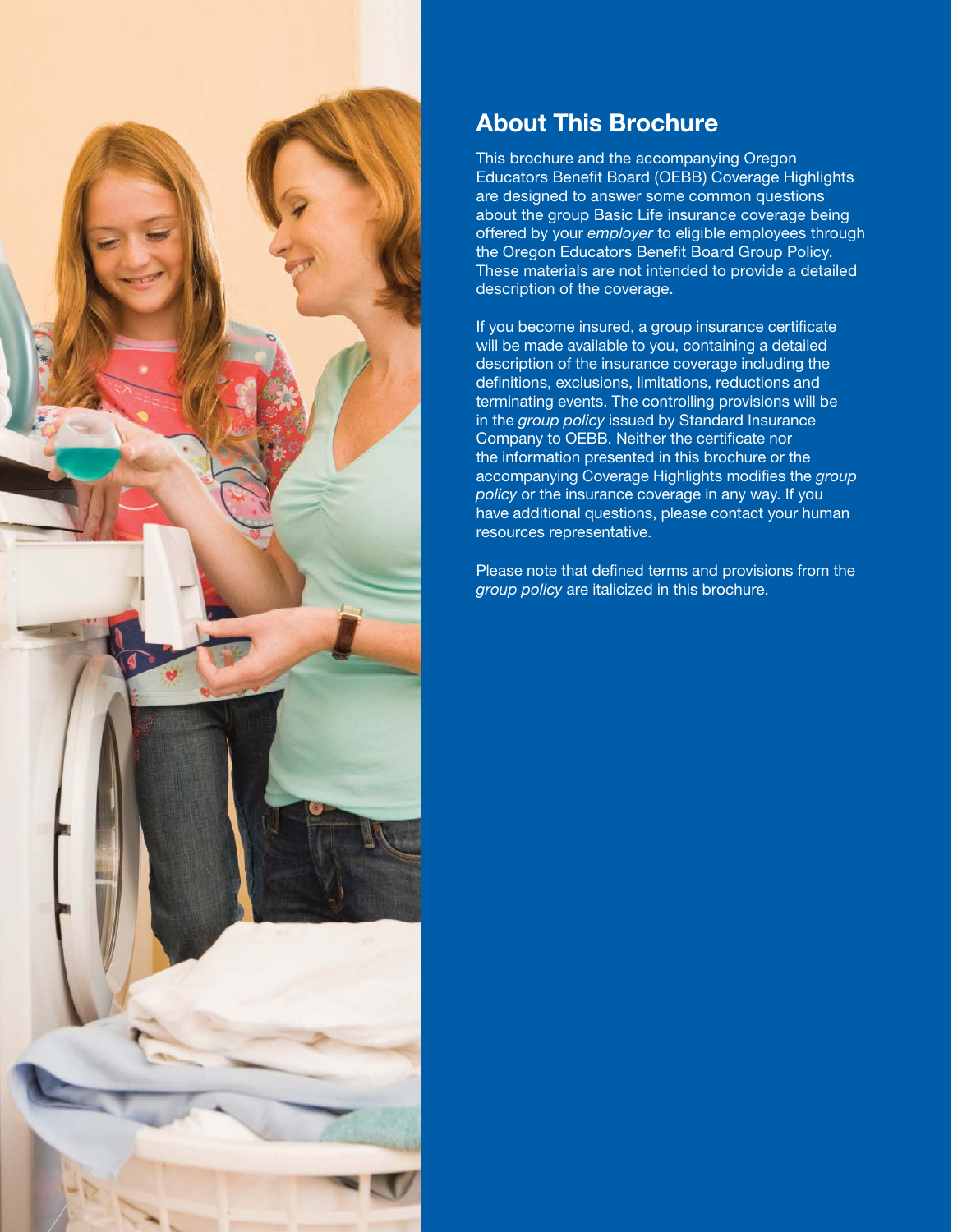# **Group Basic Life Insurance**

Your *employer* may elect to provide Basic Life insurance to all eligible employees or limit coverage to certain classes of eligible employees. Your *employer* decides whether or not you must contribute toward the cost of your Basic Life coverage.

# **Commonly Asked Questions**

The following information provides details to give you a better understanding of group Basic Life insurance available from The Standard. Written in non-technical language, this is not intended as a complete description of the coverage.

## **Am I eligible for this coverage?**

To be eligible for Basic Life insurance:

- You must be an active employee of an *employer* participating in the OEBB Basic Life insurance *group policy*.
- You must meet other eligibility requirements included in the *member* definition of the *group policy* and as required and determined by OEBB.
- Your *employer* must have elected to make Basic Life coverage available to employees in your classification.
- You must not be a full-time member of the armed forces of any country.

Note: Early retirees who meet OEBB eligibility requirements may participate in the plan prior to age 65, provided the *employer* elects coverage for early retirees.

Please see your human resources representative for additional information on the definition of *member* and becoming eligible for OEBB Basic Life coverage.

#### **When does my insurance go into effect?**

The effective date of your coverage depends on when you become an eligible employee and when you complete your *eligibility waiting period*, if any.

Your *employer* may pay the entire cost of your Basic Life insurance or you may be required to contribute toward the cost of Basic Life coverage. Regardless, if your *employer* elects Basic Life coverage for your classification, all eligible employees in your classification will be required to participate and make any required premium contributions.

Please see the Oregon Educators Benefit Board Coverage Highlights applicable for your *employer's* plan for additional information about when your insurance goes into effect. Contact your human resources representative to determine the length of your *eligibility waiting period*, if any. (The *eligibility waiting period* is the period of time you must meet the definition of a *member* under the *group policy* before you become eligible for insurance.)

In every case, you must meet the *active work* requirement before your insurance becomes effective.

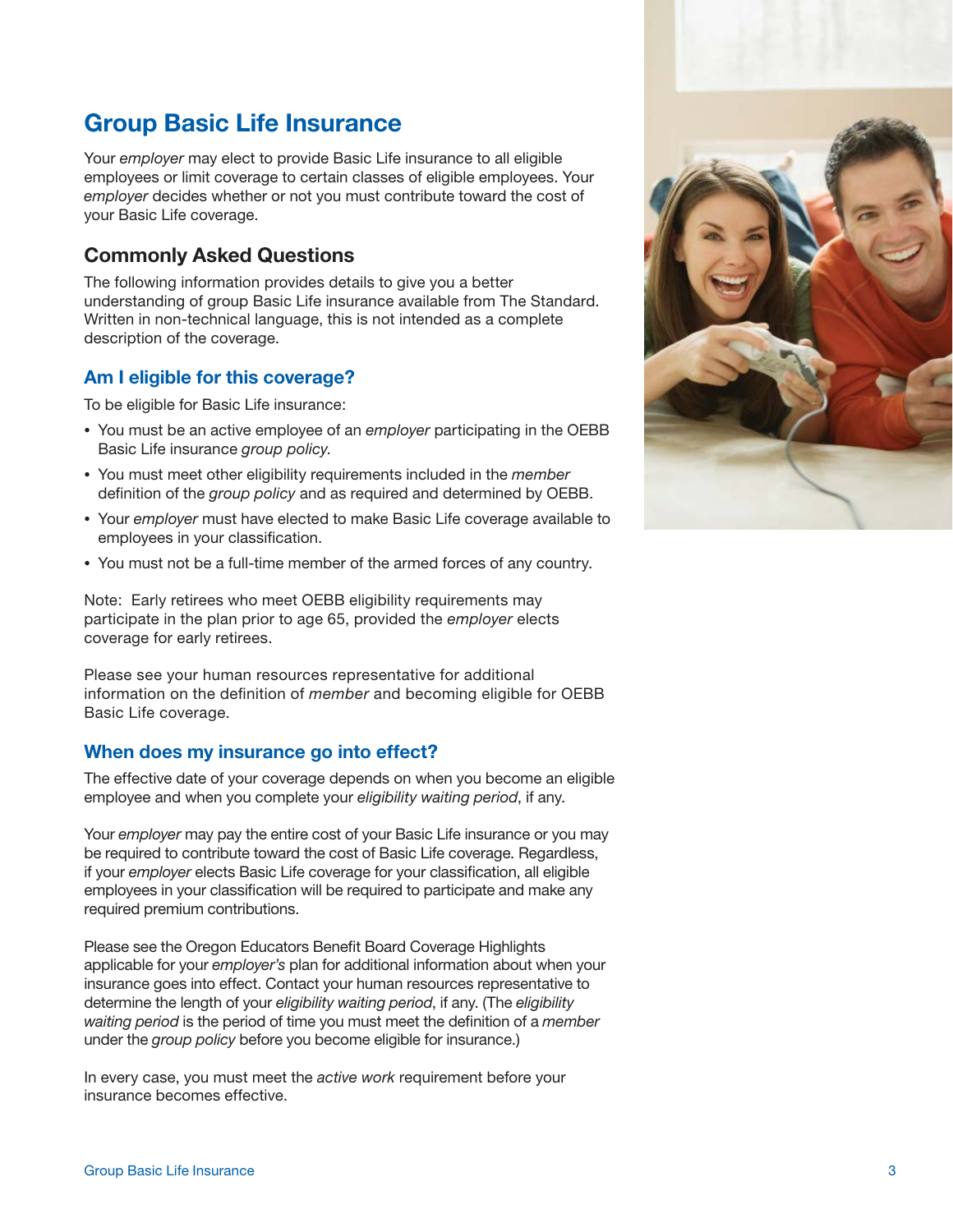## **What is the active work requirement?**

*Active work* means performing with reasonable continuity, the material duties of your own occupation at your *employer's* usual place of business. You must be capable of *active work* on the day before the scheduled effective date of your insurance or your insurance will not become effective as scheduled. If you are not *actively at work* on the day before the scheduled effective date of insurance, your insurance will not become effective until the day after you complete one full day of *active work* as an eligible employee.

#### **How much coverage do I get?**

Your *employer* elects the amount of Basic Life coverage provided to employees in your classification. Please see the Oregon Educators Benefit Board Coverage Highlights applicable for your *employer's* plan for additional information about your coverage amount.

#### **What are annual earnings?**

If your Basic Life insurance amount is based on *annual earnings,* your *annual earnings* are your annual rate of earnings from your *employer* and include:

- Salary
- Shift differential pay
- Pay for coaching, mentoring and other extra duties you perform on an ongoing basis and included by the *employer* in your annual salary
- Contributions you make through a salary reduction agreement with your *employer* to an IRC Section 401(k), 403(b), 408(k), 408(p) or 457 deferred compensation arrangement, or an executive nonqualified deferred compensation arrangement
- Amounts contributed to fringe benefits according to salary reduction agreements under an IRC Section 125 plan

*Annual earnings* exclude bonuses, commissions, overtime pay, your *employer's* contribution to a deferred compensation arrangement or pension plan or any other extra compensation. They are based on your earnings in effect on the last full day of *active work*. Please contact your human resources representative for additional information regarding what is included in *annual earnings*.

# **Is Accidental Death and Dismemberment (AD&D) coverage also included?**

Basic AD&D insurance will be included if your *employer* elects Basic AD&D insurance for employees in your classification. With Basic AD&D insurance, you or your *beneficiaries* may be eligible to receive an additional amount of coverage, if death or dismemberment occurs as a result of an accident.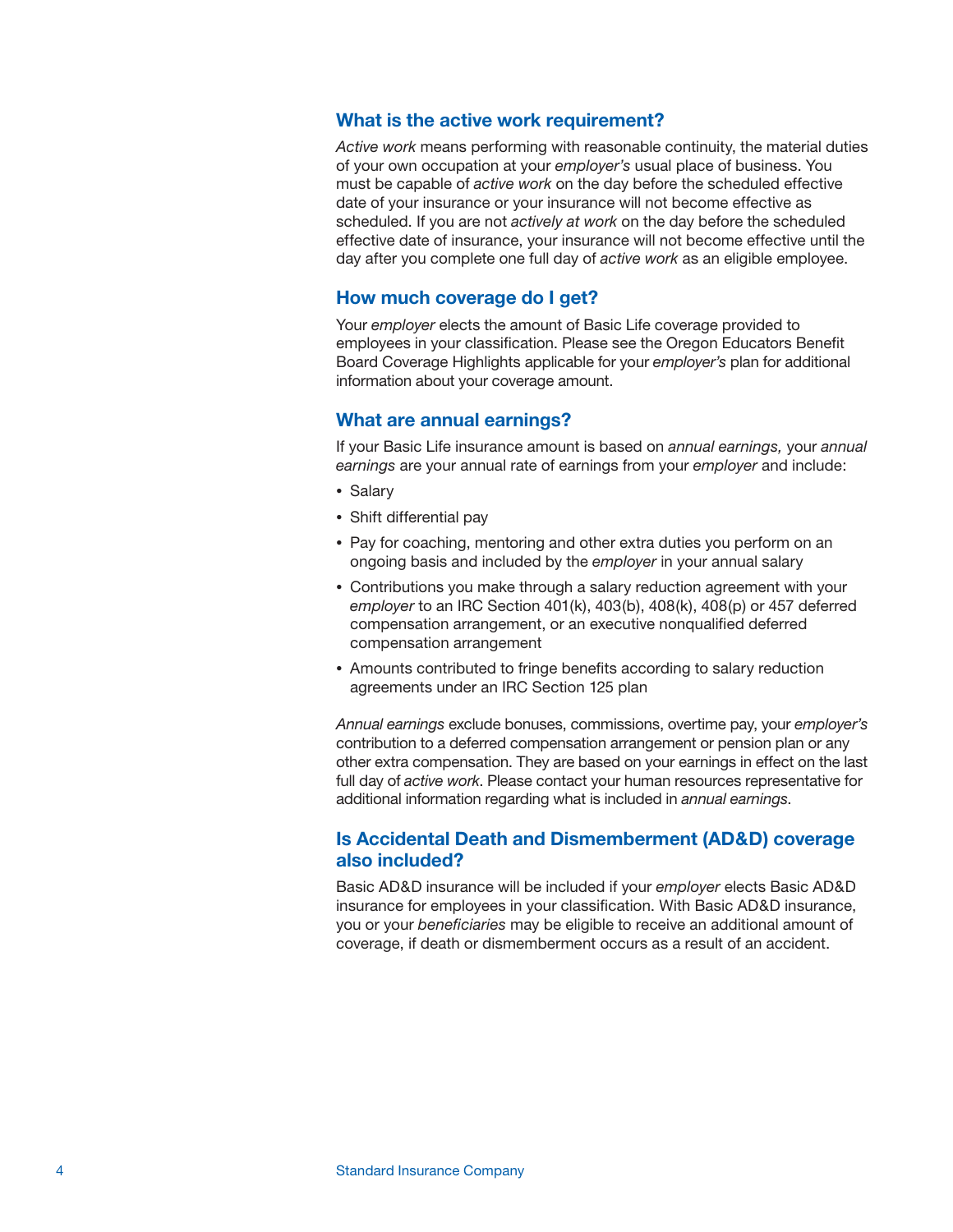The amount of the *AD&D insurance benefit* for *loss* of life is determined by your *employer*. The amount of the AD&D insurance benefit for other covered *losses* is a percentage of the amount payable for *loss* of life, as shown below:

| <b>Type Of Loss</b>                              | <b>Percentage Payable</b>                               |
|--------------------------------------------------|---------------------------------------------------------|
| One hand or one foot                             | 50%                                                     |
| Sight in one eye, speech or hearing in both ears | 50%                                                     |
| Two or more <i>losses</i> listed above           | 100%                                                    |
| Thumb and index finger on the same hand          | 25%                                                     |
| Quadriplegia                                     | 100%                                                    |
| Hemiplegia                                       | 50%                                                     |
| Paraplegia                                       | 75%                                                     |
| Coma                                             | 1% of the AD&D amount per month<br>for up to 100 months |



\* This benefit is not payable if an *AD&D insurance benefit* is payable for the loss of the entire hand

The *loss* must occur due to an accident and independently of all other causes, within 365 days after the accident. *Loss* of life must be evidenced by a certified copy of the death certificate. All other *losses* must be certified by a *physician* in the appropriate specialty as determined by us.

Please see the Oregon Educators Benefit Board Coverage Highlights applicable for your *employer's* plan for additional information about any Basic *AD&D* Insurance benefits your *employer* has selected for loss of life.

# **How are benefits paid?**

For policy benefits of less than \$25,000, The Standard issues a check to each designated *beneficiary*. The Standard pays amounts of \$25,000 or more to each designated *beneficiary* by depositing funds into Standard Secure Access — a convenient, no fee, interest-bearing draft account.

With Standard Secure Access, each *beneficiary* receives a personalized checkbook and has complete control of the account. Beneficiaries can write checks as needed or for the full amount. This arrangement allows *beneficiaries* to earn competitive interest rates on their benefits while they take the necessary time to consider financial decisions and evaluate their choices.

# **Will insurance benefits be reduced as I grow older?**

Coverage for active eligible employees will not reduce as the employee gets older. However, Basic Life insurance coverage for an early retiree will terminate shortly prior to the retiree becoming 65 years of age.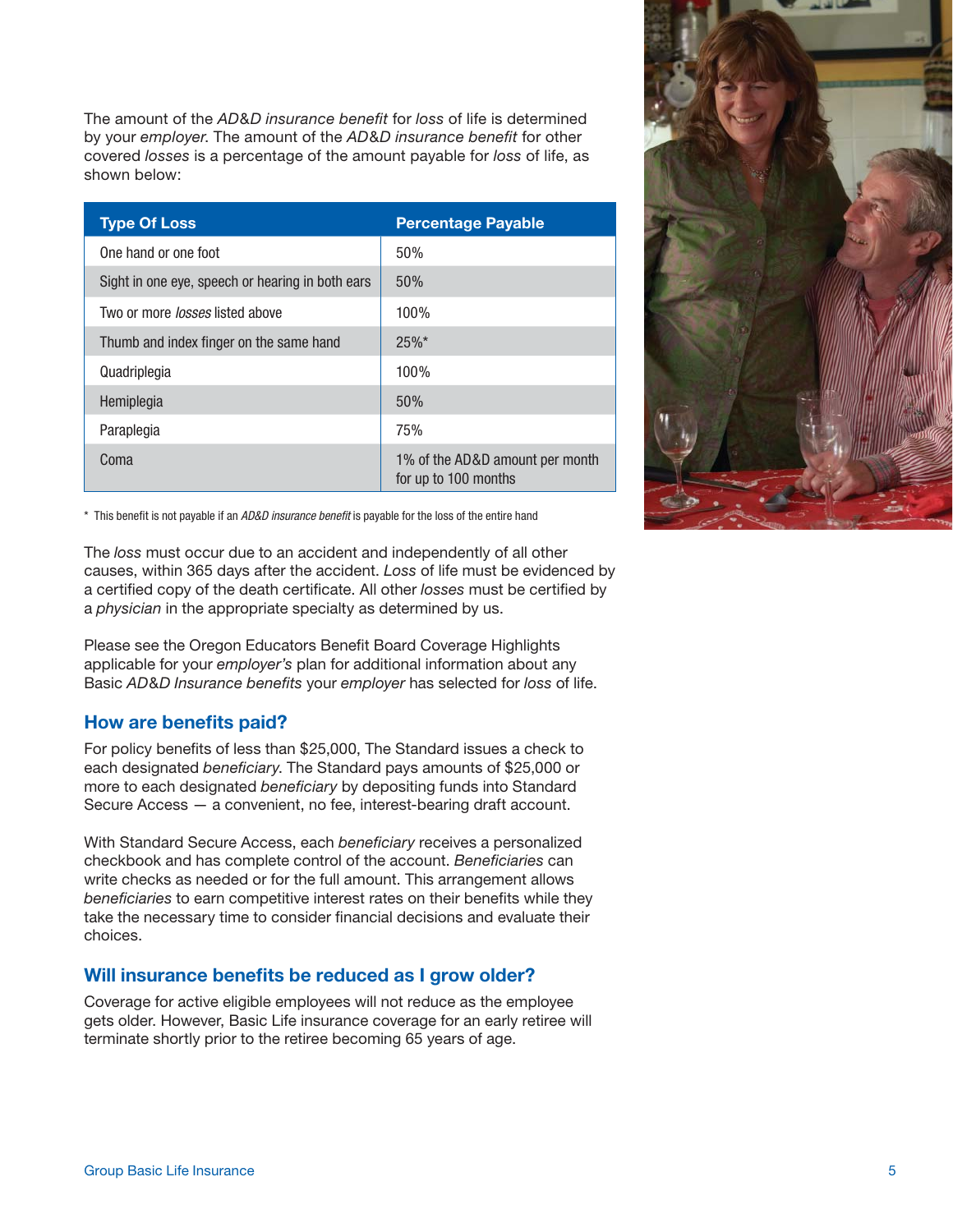

#### **What happens if I become totally disabled and can't work?**

Under the *Waiver of Premium* provision, The Standard will continue your Basic Life insurance without premium payments if you:

- Become *totally disabled* while insured under the *group policy* as an active employee under age 60
- Complete the *waiting period* of 180 days
- Provide The Standard with satisfactory proof of *total disability*

This coverage ends when you reach age 65, are no longer *totally disabled* or fail to cooperate or provide continued satisfactory proof of total disability.

The *Waiver of Premium* provision does not apply to AD&D insurance.

#### **What happens if I become terminally ill?**

Under the *Accelerated Benefit* provision, you may be eligible to receive up to 90 percent of your Basic Life insurance coverage, or up to a maximum of \$500,000 when combined with any Optional Life insurance, if you become terminally ill, have a life expectancy of less than 12 months and meet other eligibility requirements, including having a minimum of \$10,000 in Life insurance.

This benefit allows you to use the proceeds as you desire  $-$  whether to cover medical expenses or to maintain your quality of life. The amount of Life insurance payable upon your death is reduced by the Accelerated Benefit paid and an interest charge. However, to help protect your *beneficiaries*, The Standard will pay at least 10 percent of the original Life coverage amount on your death even if interest charges on the accelerated amount would have exhausted the remaining benefits over time.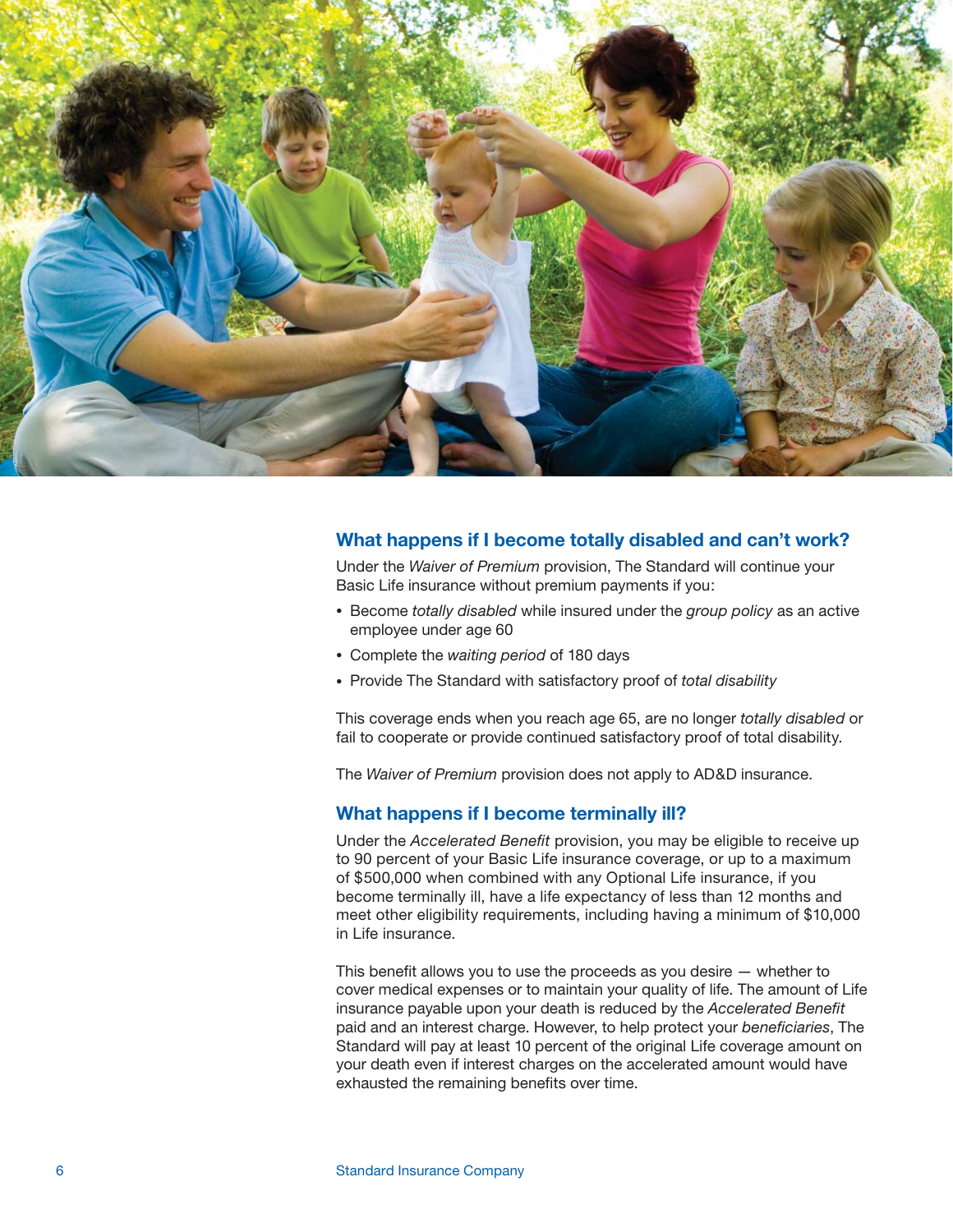# Are there any other benefits with Basic Life insurance **coverage from The Standard?**

The Standard pays an additional benefit, the *Repatriation Benefit*, if you die more than 200 miles from your primary place of residence. The Standard will pay for expenses, up to a benefit maximum, incurred to transport your body to a mortuary near your primary place of residence.

The Standard includes a travel assistance program that provides a full range of 24-hour medical, legal and travel assistance services to you and your dependents when you travel more than 100 miles from home or in a foreign country.1

The Standard will provide Beneficiary Financial Counseling services to **beneficiaries** receiving Life insurance benefits and to employees receiving an Accelerated Benefit. This service provides unlimited access to a certified financial planner, who can provide a range of services from answering questions to providing a complete financial plan. The service also provides self-help information that can assist individuals with finding a financial planner in their area and help them understand different types of investments.

The AD&D coverage includes the following additional benefits when an AD&D insurance benefit is payable:

- Seat Belt Benefit. The *Seat Belt Benefit* provision provides an additional benefit in the event you die as a result of an *automobile* accident and you were properly wearing and using a *seat belt system*.
- Air Bag Benefit. The Air Bag Benefit provides an additional benefit in the event you die as a result of an automobile accident for which a *Seat Belt Benefit* is payable and the automobile is equipped with an *air bag system* which deployed as evidenced by a police accident report and you were seated in the driver's or passenger's seat intended to be protected by the *air bag system*.
- Family Benefits Package. The Family Benefits Package includes the *Child Care Benefit, Higher Education Benefit and Career Adjustment Benefit. It* provides your eligible family members with additional financial help for childcare, college or career training.
- **Occupational Assault.** The *Occupational Assault* provision provides an additional benefit if you suffer death or dismemberment as a result of an act of workplace physical violence that is punishable by law.
- **Public Transportation.** The *Public Transportation* provision provides an additional benefit in the event of death as a result of an accident that occurs while you are riding as a fare-paying passenger on *public transportation*.
- Adaptive Home and Vehicle Benefit. The *Adaptive Home and Vehicle* Benefit provision provides an additional benefit if you suffer a covered loss as a result of an accident, and within two years after the accident you pay to have your principal residence or automobile adapted to reasonably accommodate your loss.



<sup>&</sup>lt;sup>1</sup> Provided through an agreement with MEDEX<sup>®</sup> Assistance Corporation.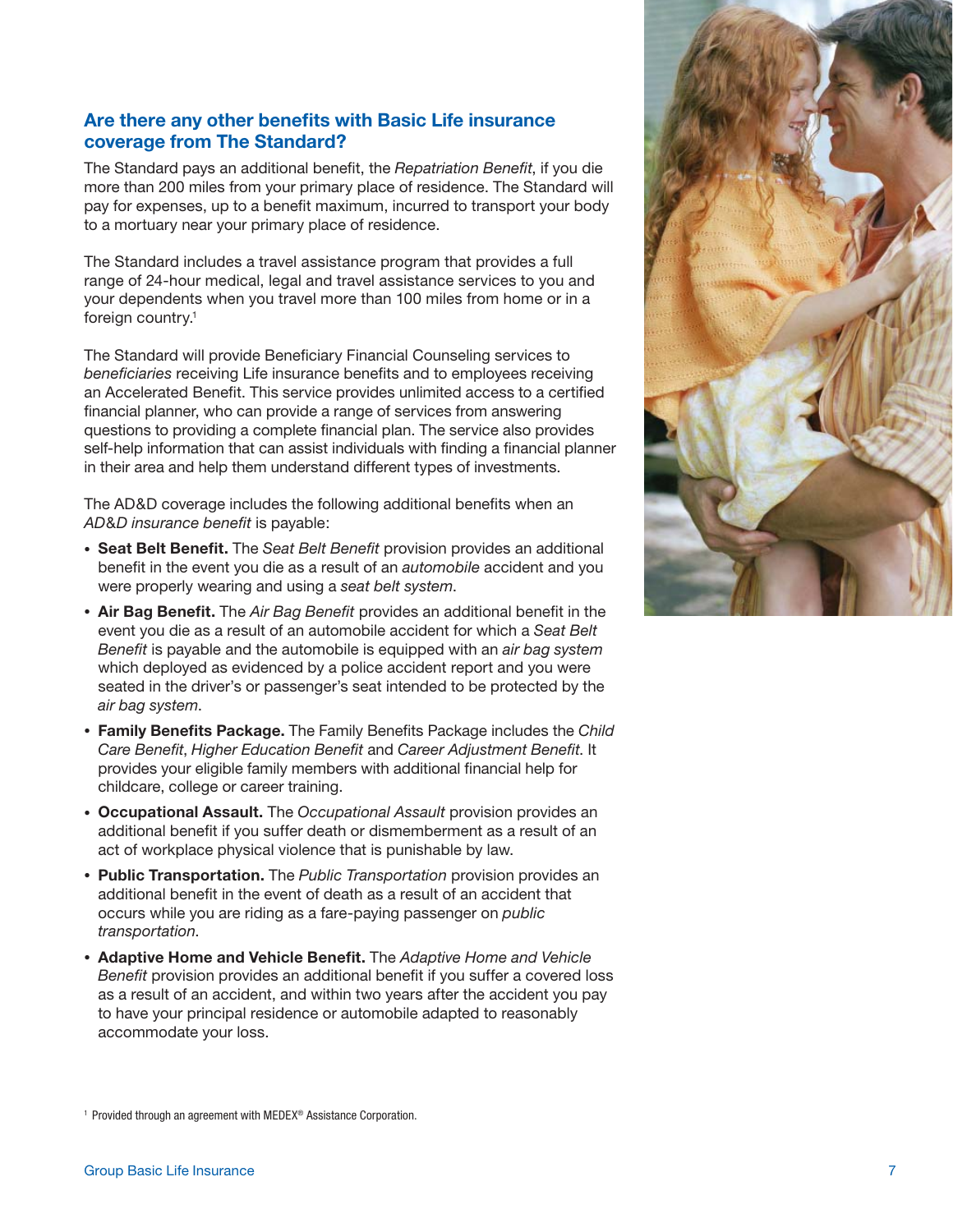

# **What are the exclusions?**

There are no exclusions for Basic Life insurance.

AD&D insurance benefits are not payable for death or dismemberment caused or contributed to by:

- *War* or act of *war,* declared or undeclared, whether civil or international, and any substantial armed conflict between organized forces of a military nature
- Suicide or other intentionally self-inflicted *injury* while sane or insane
- Committing or attempting to commit an assault or felony**,** or actively participating in a violent disorder or riot
- Voluntary use or consumption of any poison, chemical compound or drug, unless used or consumed according to the directions of a *physician*
- Being under the influence of intoxicating liquor, as defined by the laws of Oregon
- Sickness or pregnancy existing at the time of the accident
- Heart attack or stroke
- Medical or surgical treatment for any of the above

#### **When does coverage end?**

Basic Life coverage ends automatically on the earliest of the following:

- The date the last period ends for which a premium was paid for your Basic Life insurance (except if premiums are waived while *totally disabled*)
- The last day of the calendar month in which your employment terminates (unless you are covered as an early retiree)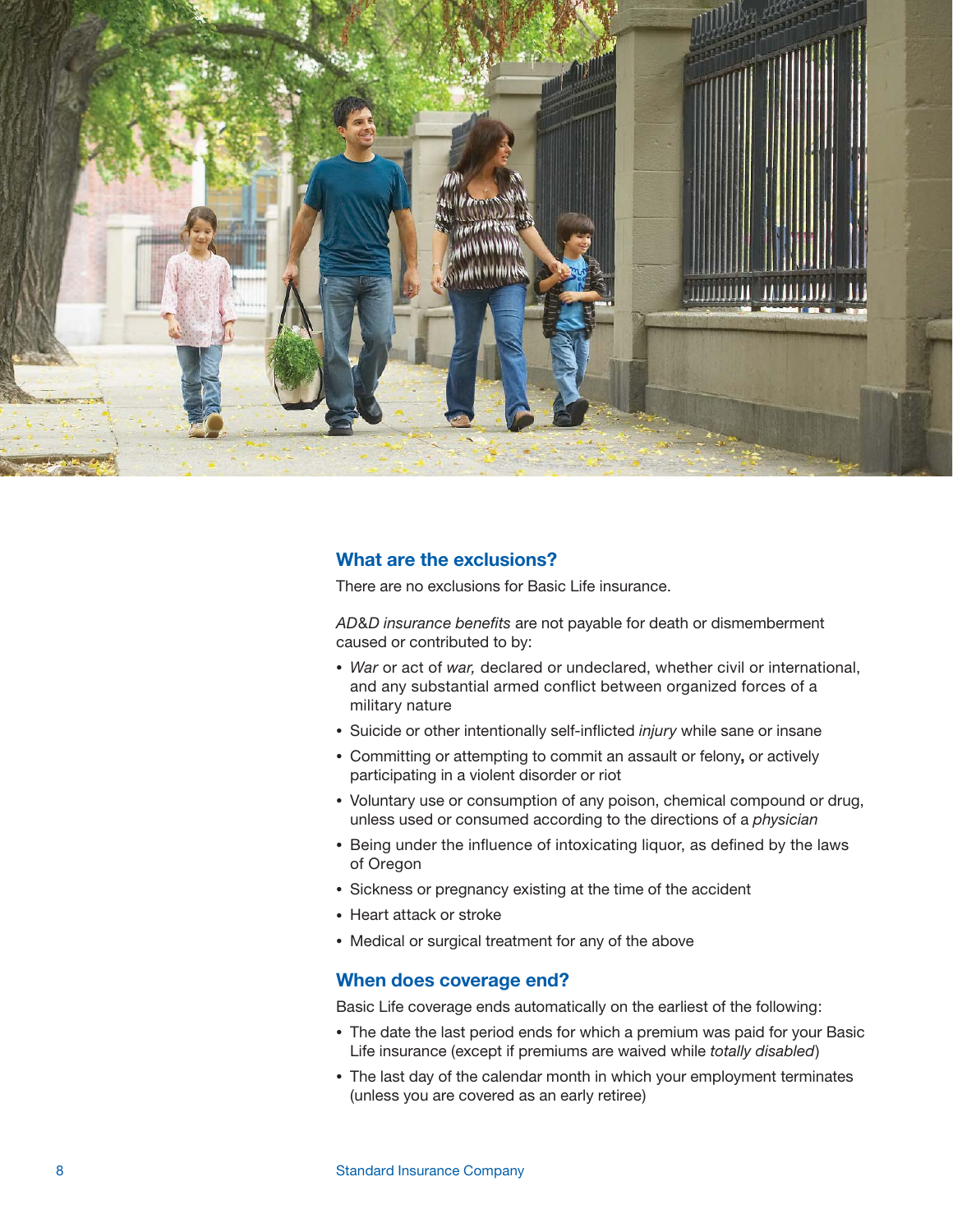- The date the *group policy* terminates
- The date Basic Life insurance terminates under the *group policy*
- The date your *employer* terminates Basic Life coverage for employees in your classification
- The last day of the calendar month in which you cease to be an eligible employee; however, insurance may continue for limited periods under certain circumstances
- The date your *employer* ceases to participate under the *group policy*

Basic AD&D insurance will automatically end on the earliest of the following:

- The date your Basic Life insurance ends
- The date your *Waiver of Premium* begins under the OEBB group Life insurance plan
- The date your *employer* terminates Basic AD&D coverage for employees in your classification
- The date the last period ends for which a premium was paid for your AD&D insurance
- The date AD&D insurance terminates under the *group policy*

# **If my Basic Life insurance ends or is reduced, may I convert to an individual policy?**

If your Basic Life insurance from The Standard ends or is reduced for any reason other than failure to pay premiums, you may be able to convert the terminated coverage to certain types of individual life insurance policies without providing *evidence of insurability*. You must apply for conversion and pay the required premium within 31 days after group coverage ends or is reduced. AD&D coverage may not be converted under this provision.

## **May I buy group life coverage after I leave my employer?**

If your insurance ends because your employment terminates, you may be eligible to buy group life insurance from The Standard through the *Portability* provision, assuming you meet the eligibility requirements. Please see your human resources representative for additional information.

## **What if I have additional questions?**

If you have any additional questions, please contact your human resources representative.